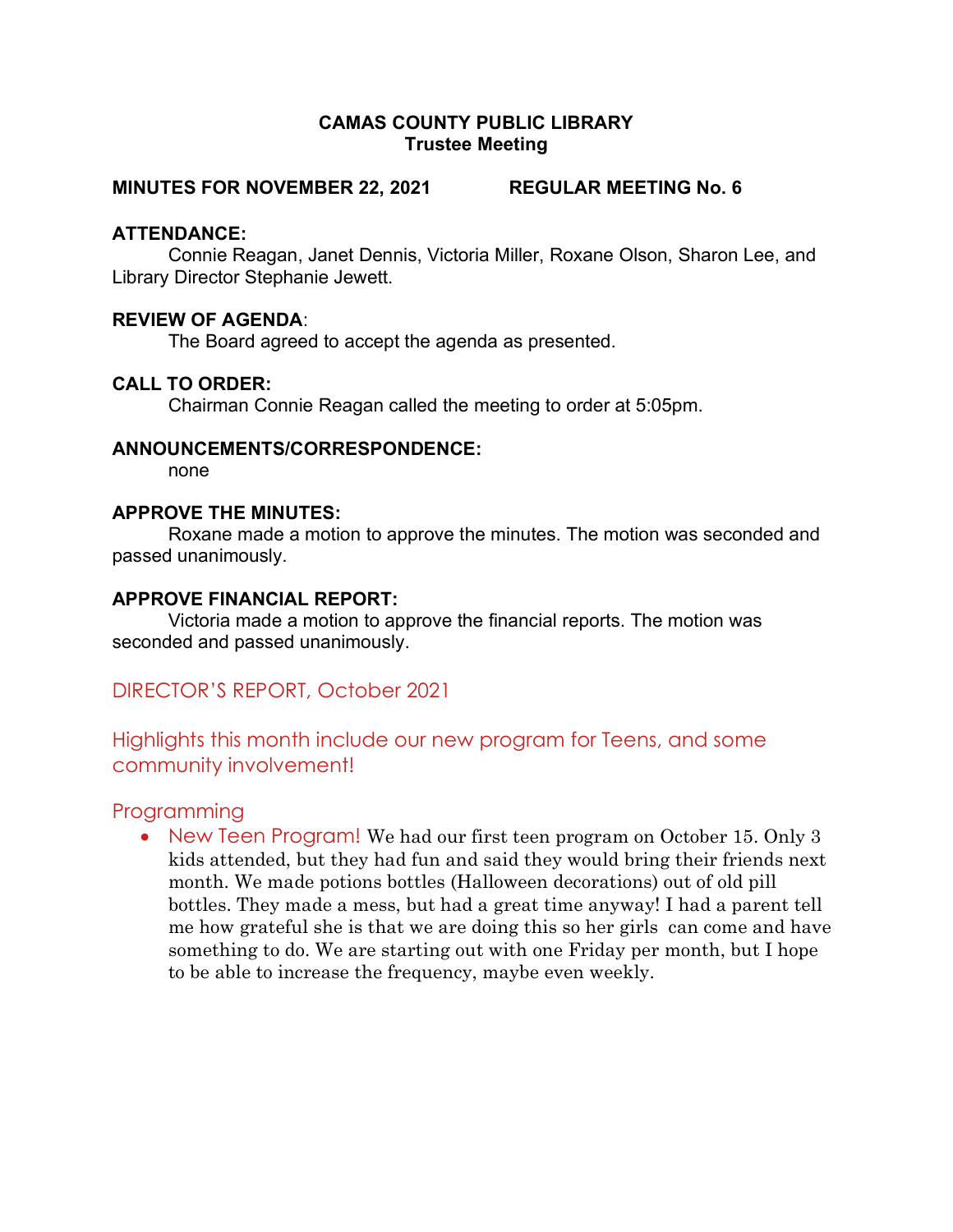

- Book Discussion Group: Let's Talk About It is back! Our first book was Bury My Heart at Chuck E. Cheese's by Tiffany Midge. No one in the group was that crazy about it, but it did generate a lot of discussion. Unfortunately, the program is cut in half this year, and we will only be having 3 books, but our home-grown book group will still pick up the slack and we will start that back up in February, after our last LTAI discussion in January.
- Curiosity Club: Our Wednesday afterschool program is still going, only Carol Reagan has stepped in with a 4H grant and will be presenting it for the next few weeks. They have been learning the basics of film making, and seem to be having a lot of fun (based on the noise coming from the meeting room)

## **Finances**

October marks the beginning of our fiscal year. As previously discussed, our budget for 2021-2022 is smaller, in anticipation of less revenue from property taxes. I will still be on the lookout for grants and other ways that we can stretch our funds so that we can continue to offer great services to our community.

# **Community**

• School Harvest Party: We were invited to set up a table for the Community Harvest Party held at the school on October 29. We had candy and a cute little ghost craft.



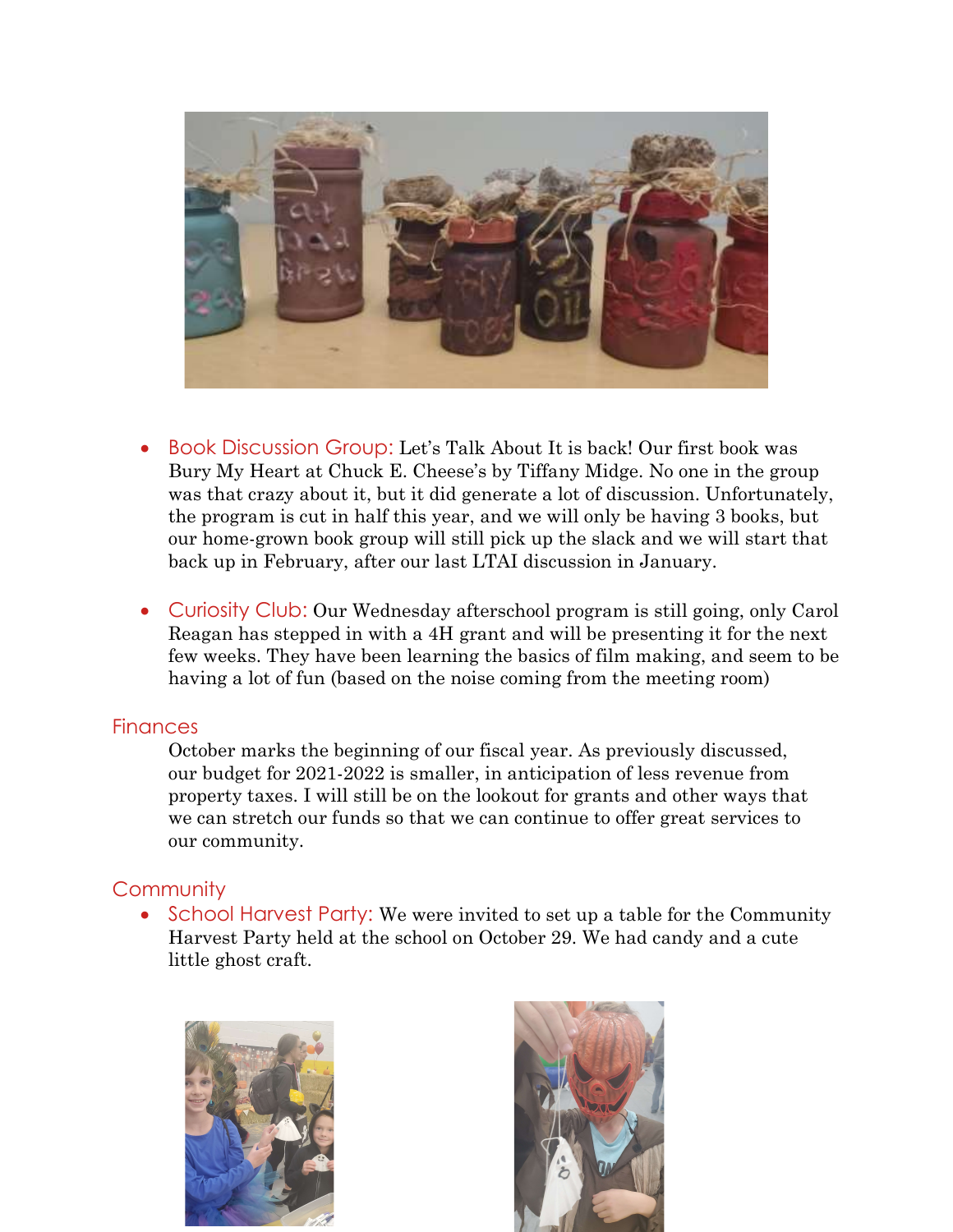# Usage Stats

| <b>Usage Stats</b><br>OctobeNovemb DecemJanuary Februar March April<br>May<br>July<br>August Septen<br>June<br>$\overline{531}$<br>Door Count<br>Adult<br>168<br>353<br>863<br>746<br>799<br>487<br>815<br>735<br>963<br>369<br>425<br>Juvenile*<br>Circulation<br>15<br>10<br>Audiobooks<br>9<br>$\gamma$<br>9<br>8<br>8<br>$\circ$<br>3<br>59<br>29<br>97<br>23<br>50<br> 9 <br> 9 <br>46<br>64<br>77<br>Video- Adult<br>$\circ$<br>49<br>28<br>$\overline{18}$<br>$\overline{51}$<br>49<br>55<br>29<br>23<br> 7<br>60<br>15<br>Video- Juvenile<br>16<br>$\overline{121}$<br>149<br>$\overline{151}$<br>167<br>122<br>102<br>118<br>$\overline{131}$<br>82<br>126<br>157<br>162<br><b>Books-Adults</b><br>133<br>155<br>180<br>134<br>$\overline{125}$<br>161<br> 81 <br> 31<br>207<br>$\overline{144}$<br>166<br>Books- Juvenile<br>116<br>$\overline{13}$<br>Magazines<br>15<br>2<br>5<br>ŋ<br>62<br>58<br>56<br>E-Books<br>53<br>49<br>46<br>63<br>36<br>43<br>49<br>43<br>47<br>$\overline{21}$<br>14<br>16<br>ILLs Borrowed<br>14<br>5<br>10<br>$\gamma$<br>$\mathfrak{z}$<br><b>ILLs</b> Loaned<br>$\mathcal{S}$<br>$\overline{5}$<br>Computer Use<br>$\overline{21}$<br>16<br>16<br>13<br>Adult<br>ا4<br>8<br> 4 <br>16<br>11<br>26<br>35<br>84<br>30<br>22<br>$\overline{15}$<br>89<br>10<br>15<br>63<br>21<br> 4<br>Juvenile<br>Adult<br>$\gamma$<br>$\mathcal{P}$<br>্ব<br>$\overline{2}$<br>Juvenile<br>$\Omega$<br>$\overline{2}$<br>$\Omega$<br>Adult<br>3<br>5<br>$\overline{5}$<br>51<br>$\frac{36}{8}$<br>50<br>10<br>25<br>89<br>52<br>58<br>28<br>77<br>Juvenile<br>8<br>10<br>$\overline{12}$<br>$\overline{18}$<br>$\overline{20}$<br>$\overline{13}$<br>$\overline{10}$<br>$\overline{19}$<br>Knitters<br>$\overline{10}$<br>$\overline{25}$<br>13<br>8<br>16<br>35<br>20<br>25<br>$\overline{17}$<br>Passive programming<br>$\overline{0}$<br>$\Omega$<br>$\Omega$<br>$\overline{0}$<br>Summer Reading<br>$\overline{0}$<br>$\Omega$<br>$\overline{0}$<br>$\overline{3}$<br>$\Omega$<br>27<br>25<br>32<br>28<br>$\overline{22}$<br>28<br>22<br>32<br>36<br>13<br>$\overline{20}$<br>Adult<br>46<br>38<br>$\overline{18}$<br>$\overline{10}$<br>$\overline{17}$<br>96<br>16<br>$\overline{36}$<br>36<br>118<br>21<br>Juvenile<br>16<br>8<br>$\overline{0}$<br>9<br> 4 <br>$\overline{5}$<br>$\gamma$<br>Teen<br>30<br>23<br>27<br>28<br>28<br>13<br>28<br>24<br>15<br>$\Omega$<br>21<br>$\frac{30}{0}$<br>$\overline{13}$<br>$\overline{35}$<br>17<br>63<br>11<br>63<br>28<br>10<br>8<br>44<br>$\overline{22}$<br>31<br>$\overline{0}$<br>13<br>$\bigcap$<br>U<br>$\Omega$ |                            |  |  |  |  |  |  |  |
|---------------------------------------------------------------------------------------------------------------------------------------------------------------------------------------------------------------------------------------------------------------------------------------------------------------------------------------------------------------------------------------------------------------------------------------------------------------------------------------------------------------------------------------------------------------------------------------------------------------------------------------------------------------------------------------------------------------------------------------------------------------------------------------------------------------------------------------------------------------------------------------------------------------------------------------------------------------------------------------------------------------------------------------------------------------------------------------------------------------------------------------------------------------------------------------------------------------------------------------------------------------------------------------------------------------------------------------------------------------------------------------------------------------------------------------------------------------------------------------------------------------------------------------------------------------------------------------------------------------------------------------------------------------------------------------------------------------------------------------------------------------------------------------------------------------------------------------------------------------------------------------------------------------------------------------------------------------------------------------------------------------------------------------------------------------------------------------------------------------------------------------------------------------------------------------------------------------------------------------------------------------------------------------------------------------------------------------------------------------------------------------------------------------------------------------------------------------------------------------------------------------------------------------------------------------------------------------------------|----------------------------|--|--|--|--|--|--|--|
|                                                                                                                                                                                                                                                                                                                                                                                                                                                                                                                                                                                                                                                                                                                                                                                                                                                                                                                                                                                                                                                                                                                                                                                                                                                                                                                                                                                                                                                                                                                                                                                                                                                                                                                                                                                                                                                                                                                                                                                                                                                                                                                                                                                                                                                                                                                                                                                                                                                                                                                                                                                                   |                            |  |  |  |  |  |  |  |
|                                                                                                                                                                                                                                                                                                                                                                                                                                                                                                                                                                                                                                                                                                                                                                                                                                                                                                                                                                                                                                                                                                                                                                                                                                                                                                                                                                                                                                                                                                                                                                                                                                                                                                                                                                                                                                                                                                                                                                                                                                                                                                                                                                                                                                                                                                                                                                                                                                                                                                                                                                                                   |                            |  |  |  |  |  |  |  |
|                                                                                                                                                                                                                                                                                                                                                                                                                                                                                                                                                                                                                                                                                                                                                                                                                                                                                                                                                                                                                                                                                                                                                                                                                                                                                                                                                                                                                                                                                                                                                                                                                                                                                                                                                                                                                                                                                                                                                                                                                                                                                                                                                                                                                                                                                                                                                                                                                                                                                                                                                                                                   |                            |  |  |  |  |  |  |  |
|                                                                                                                                                                                                                                                                                                                                                                                                                                                                                                                                                                                                                                                                                                                                                                                                                                                                                                                                                                                                                                                                                                                                                                                                                                                                                                                                                                                                                                                                                                                                                                                                                                                                                                                                                                                                                                                                                                                                                                                                                                                                                                                                                                                                                                                                                                                                                                                                                                                                                                                                                                                                   |                            |  |  |  |  |  |  |  |
|                                                                                                                                                                                                                                                                                                                                                                                                                                                                                                                                                                                                                                                                                                                                                                                                                                                                                                                                                                                                                                                                                                                                                                                                                                                                                                                                                                                                                                                                                                                                                                                                                                                                                                                                                                                                                                                                                                                                                                                                                                                                                                                                                                                                                                                                                                                                                                                                                                                                                                                                                                                                   |                            |  |  |  |  |  |  |  |
|                                                                                                                                                                                                                                                                                                                                                                                                                                                                                                                                                                                                                                                                                                                                                                                                                                                                                                                                                                                                                                                                                                                                                                                                                                                                                                                                                                                                                                                                                                                                                                                                                                                                                                                                                                                                                                                                                                                                                                                                                                                                                                                                                                                                                                                                                                                                                                                                                                                                                                                                                                                                   |                            |  |  |  |  |  |  |  |
|                                                                                                                                                                                                                                                                                                                                                                                                                                                                                                                                                                                                                                                                                                                                                                                                                                                                                                                                                                                                                                                                                                                                                                                                                                                                                                                                                                                                                                                                                                                                                                                                                                                                                                                                                                                                                                                                                                                                                                                                                                                                                                                                                                                                                                                                                                                                                                                                                                                                                                                                                                                                   |                            |  |  |  |  |  |  |  |
|                                                                                                                                                                                                                                                                                                                                                                                                                                                                                                                                                                                                                                                                                                                                                                                                                                                                                                                                                                                                                                                                                                                                                                                                                                                                                                                                                                                                                                                                                                                                                                                                                                                                                                                                                                                                                                                                                                                                                                                                                                                                                                                                                                                                                                                                                                                                                                                                                                                                                                                                                                                                   |                            |  |  |  |  |  |  |  |
|                                                                                                                                                                                                                                                                                                                                                                                                                                                                                                                                                                                                                                                                                                                                                                                                                                                                                                                                                                                                                                                                                                                                                                                                                                                                                                                                                                                                                                                                                                                                                                                                                                                                                                                                                                                                                                                                                                                                                                                                                                                                                                                                                                                                                                                                                                                                                                                                                                                                                                                                                                                                   |                            |  |  |  |  |  |  |  |
|                                                                                                                                                                                                                                                                                                                                                                                                                                                                                                                                                                                                                                                                                                                                                                                                                                                                                                                                                                                                                                                                                                                                                                                                                                                                                                                                                                                                                                                                                                                                                                                                                                                                                                                                                                                                                                                                                                                                                                                                                                                                                                                                                                                                                                                                                                                                                                                                                                                                                                                                                                                                   |                            |  |  |  |  |  |  |  |
|                                                                                                                                                                                                                                                                                                                                                                                                                                                                                                                                                                                                                                                                                                                                                                                                                                                                                                                                                                                                                                                                                                                                                                                                                                                                                                                                                                                                                                                                                                                                                                                                                                                                                                                                                                                                                                                                                                                                                                                                                                                                                                                                                                                                                                                                                                                                                                                                                                                                                                                                                                                                   |                            |  |  |  |  |  |  |  |
|                                                                                                                                                                                                                                                                                                                                                                                                                                                                                                                                                                                                                                                                                                                                                                                                                                                                                                                                                                                                                                                                                                                                                                                                                                                                                                                                                                                                                                                                                                                                                                                                                                                                                                                                                                                                                                                                                                                                                                                                                                                                                                                                                                                                                                                                                                                                                                                                                                                                                                                                                                                                   |                            |  |  |  |  |  |  |  |
|                                                                                                                                                                                                                                                                                                                                                                                                                                                                                                                                                                                                                                                                                                                                                                                                                                                                                                                                                                                                                                                                                                                                                                                                                                                                                                                                                                                                                                                                                                                                                                                                                                                                                                                                                                                                                                                                                                                                                                                                                                                                                                                                                                                                                                                                                                                                                                                                                                                                                                                                                                                                   |                            |  |  |  |  |  |  |  |
|                                                                                                                                                                                                                                                                                                                                                                                                                                                                                                                                                                                                                                                                                                                                                                                                                                                                                                                                                                                                                                                                                                                                                                                                                                                                                                                                                                                                                                                                                                                                                                                                                                                                                                                                                                                                                                                                                                                                                                                                                                                                                                                                                                                                                                                                                                                                                                                                                                                                                                                                                                                                   |                            |  |  |  |  |  |  |  |
|                                                                                                                                                                                                                                                                                                                                                                                                                                                                                                                                                                                                                                                                                                                                                                                                                                                                                                                                                                                                                                                                                                                                                                                                                                                                                                                                                                                                                                                                                                                                                                                                                                                                                                                                                                                                                                                                                                                                                                                                                                                                                                                                                                                                                                                                                                                                                                                                                                                                                                                                                                                                   |                            |  |  |  |  |  |  |  |
|                                                                                                                                                                                                                                                                                                                                                                                                                                                                                                                                                                                                                                                                                                                                                                                                                                                                                                                                                                                                                                                                                                                                                                                                                                                                                                                                                                                                                                                                                                                                                                                                                                                                                                                                                                                                                                                                                                                                                                                                                                                                                                                                                                                                                                                                                                                                                                                                                                                                                                                                                                                                   |                            |  |  |  |  |  |  |  |
|                                                                                                                                                                                                                                                                                                                                                                                                                                                                                                                                                                                                                                                                                                                                                                                                                                                                                                                                                                                                                                                                                                                                                                                                                                                                                                                                                                                                                                                                                                                                                                                                                                                                                                                                                                                                                                                                                                                                                                                                                                                                                                                                                                                                                                                                                                                                                                                                                                                                                                                                                                                                   |                            |  |  |  |  |  |  |  |
|                                                                                                                                                                                                                                                                                                                                                                                                                                                                                                                                                                                                                                                                                                                                                                                                                                                                                                                                                                                                                                                                                                                                                                                                                                                                                                                                                                                                                                                                                                                                                                                                                                                                                                                                                                                                                                                                                                                                                                                                                                                                                                                                                                                                                                                                                                                                                                                                                                                                                                                                                                                                   |                            |  |  |  |  |  |  |  |
|                                                                                                                                                                                                                                                                                                                                                                                                                                                                                                                                                                                                                                                                                                                                                                                                                                                                                                                                                                                                                                                                                                                                                                                                                                                                                                                                                                                                                                                                                                                                                                                                                                                                                                                                                                                                                                                                                                                                                                                                                                                                                                                                                                                                                                                                                                                                                                                                                                                                                                                                                                                                   |                            |  |  |  |  |  |  |  |
|                                                                                                                                                                                                                                                                                                                                                                                                                                                                                                                                                                                                                                                                                                                                                                                                                                                                                                                                                                                                                                                                                                                                                                                                                                                                                                                                                                                                                                                                                                                                                                                                                                                                                                                                                                                                                                                                                                                                                                                                                                                                                                                                                                                                                                                                                                                                                                                                                                                                                                                                                                                                   |                            |  |  |  |  |  |  |  |
|                                                                                                                                                                                                                                                                                                                                                                                                                                                                                                                                                                                                                                                                                                                                                                                                                                                                                                                                                                                                                                                                                                                                                                                                                                                                                                                                                                                                                                                                                                                                                                                                                                                                                                                                                                                                                                                                                                                                                                                                                                                                                                                                                                                                                                                                                                                                                                                                                                                                                                                                                                                                   |                            |  |  |  |  |  |  |  |
|                                                                                                                                                                                                                                                                                                                                                                                                                                                                                                                                                                                                                                                                                                                                                                                                                                                                                                                                                                                                                                                                                                                                                                                                                                                                                                                                                                                                                                                                                                                                                                                                                                                                                                                                                                                                                                                                                                                                                                                                                                                                                                                                                                                                                                                                                                                                                                                                                                                                                                                                                                                                   |                            |  |  |  |  |  |  |  |
|                                                                                                                                                                                                                                                                                                                                                                                                                                                                                                                                                                                                                                                                                                                                                                                                                                                                                                                                                                                                                                                                                                                                                                                                                                                                                                                                                                                                                                                                                                                                                                                                                                                                                                                                                                                                                                                                                                                                                                                                                                                                                                                                                                                                                                                                                                                                                                                                                                                                                                                                                                                                   |                            |  |  |  |  |  |  |  |
|                                                                                                                                                                                                                                                                                                                                                                                                                                                                                                                                                                                                                                                                                                                                                                                                                                                                                                                                                                                                                                                                                                                                                                                                                                                                                                                                                                                                                                                                                                                                                                                                                                                                                                                                                                                                                                                                                                                                                                                                                                                                                                                                                                                                                                                                                                                                                                                                                                                                                                                                                                                                   |                            |  |  |  |  |  |  |  |
|                                                                                                                                                                                                                                                                                                                                                                                                                                                                                                                                                                                                                                                                                                                                                                                                                                                                                                                                                                                                                                                                                                                                                                                                                                                                                                                                                                                                                                                                                                                                                                                                                                                                                                                                                                                                                                                                                                                                                                                                                                                                                                                                                                                                                                                                                                                                                                                                                                                                                                                                                                                                   |                            |  |  |  |  |  |  |  |
|                                                                                                                                                                                                                                                                                                                                                                                                                                                                                                                                                                                                                                                                                                                                                                                                                                                                                                                                                                                                                                                                                                                                                                                                                                                                                                                                                                                                                                                                                                                                                                                                                                                                                                                                                                                                                                                                                                                                                                                                                                                                                                                                                                                                                                                                                                                                                                                                                                                                                                                                                                                                   |                            |  |  |  |  |  |  |  |
|                                                                                                                                                                                                                                                                                                                                                                                                                                                                                                                                                                                                                                                                                                                                                                                                                                                                                                                                                                                                                                                                                                                                                                                                                                                                                                                                                                                                                                                                                                                                                                                                                                                                                                                                                                                                                                                                                                                                                                                                                                                                                                                                                                                                                                                                                                                                                                                                                                                                                                                                                                                                   |                            |  |  |  |  |  |  |  |
|                                                                                                                                                                                                                                                                                                                                                                                                                                                                                                                                                                                                                                                                                                                                                                                                                                                                                                                                                                                                                                                                                                                                                                                                                                                                                                                                                                                                                                                                                                                                                                                                                                                                                                                                                                                                                                                                                                                                                                                                                                                                                                                                                                                                                                                                                                                                                                                                                                                                                                                                                                                                   |                            |  |  |  |  |  |  |  |
|                                                                                                                                                                                                                                                                                                                                                                                                                                                                                                                                                                                                                                                                                                                                                                                                                                                                                                                                                                                                                                                                                                                                                                                                                                                                                                                                                                                                                                                                                                                                                                                                                                                                                                                                                                                                                                                                                                                                                                                                                                                                                                                                                                                                                                                                                                                                                                                                                                                                                                                                                                                                   |                            |  |  |  |  |  |  |  |
|                                                                                                                                                                                                                                                                                                                                                                                                                                                                                                                                                                                                                                                                                                                                                                                                                                                                                                                                                                                                                                                                                                                                                                                                                                                                                                                                                                                                                                                                                                                                                                                                                                                                                                                                                                                                                                                                                                                                                                                                                                                                                                                                                                                                                                                                                                                                                                                                                                                                                                                                                                                                   |                            |  |  |  |  |  |  |  |
|                                                                                                                                                                                                                                                                                                                                                                                                                                                                                                                                                                                                                                                                                                                                                                                                                                                                                                                                                                                                                                                                                                                                                                                                                                                                                                                                                                                                                                                                                                                                                                                                                                                                                                                                                                                                                                                                                                                                                                                                                                                                                                                                                                                                                                                                                                                                                                                                                                                                                                                                                                                                   |                            |  |  |  |  |  |  |  |
|                                                                                                                                                                                                                                                                                                                                                                                                                                                                                                                                                                                                                                                                                                                                                                                                                                                                                                                                                                                                                                                                                                                                                                                                                                                                                                                                                                                                                                                                                                                                                                                                                                                                                                                                                                                                                                                                                                                                                                                                                                                                                                                                                                                                                                                                                                                                                                                                                                                                                                                                                                                                   | <b>New Patrons</b>         |  |  |  |  |  |  |  |
|                                                                                                                                                                                                                                                                                                                                                                                                                                                                                                                                                                                                                                                                                                                                                                                                                                                                                                                                                                                                                                                                                                                                                                                                                                                                                                                                                                                                                                                                                                                                                                                                                                                                                                                                                                                                                                                                                                                                                                                                                                                                                                                                                                                                                                                                                                                                                                                                                                                                                                                                                                                                   |                            |  |  |  |  |  |  |  |
|                                                                                                                                                                                                                                                                                                                                                                                                                                                                                                                                                                                                                                                                                                                                                                                                                                                                                                                                                                                                                                                                                                                                                                                                                                                                                                                                                                                                                                                                                                                                                                                                                                                                                                                                                                                                                                                                                                                                                                                                                                                                                                                                                                                                                                                                                                                                                                                                                                                                                                                                                                                                   | Program Attendance         |  |  |  |  |  |  |  |
|                                                                                                                                                                                                                                                                                                                                                                                                                                                                                                                                                                                                                                                                                                                                                                                                                                                                                                                                                                                                                                                                                                                                                                                                                                                                                                                                                                                                                                                                                                                                                                                                                                                                                                                                                                                                                                                                                                                                                                                                                                                                                                                                                                                                                                                                                                                                                                                                                                                                                                                                                                                                   |                            |  |  |  |  |  |  |  |
|                                                                                                                                                                                                                                                                                                                                                                                                                                                                                                                                                                                                                                                                                                                                                                                                                                                                                                                                                                                                                                                                                                                                                                                                                                                                                                                                                                                                                                                                                                                                                                                                                                                                                                                                                                                                                                                                                                                                                                                                                                                                                                                                                                                                                                                                                                                                                                                                                                                                                                                                                                                                   | Other programs             |  |  |  |  |  |  |  |
|                                                                                                                                                                                                                                                                                                                                                                                                                                                                                                                                                                                                                                                                                                                                                                                                                                                                                                                                                                                                                                                                                                                                                                                                                                                                                                                                                                                                                                                                                                                                                                                                                                                                                                                                                                                                                                                                                                                                                                                                                                                                                                                                                                                                                                                                                                                                                                                                                                                                                                                                                                                                   |                            |  |  |  |  |  |  |  |
|                                                                                                                                                                                                                                                                                                                                                                                                                                                                                                                                                                                                                                                                                                                                                                                                                                                                                                                                                                                                                                                                                                                                                                                                                                                                                                                                                                                                                                                                                                                                                                                                                                                                                                                                                                                                                                                                                                                                                                                                                                                                                                                                                                                                                                                                                                                                                                                                                                                                                                                                                                                                   |                            |  |  |  |  |  |  |  |
|                                                                                                                                                                                                                                                                                                                                                                                                                                                                                                                                                                                                                                                                                                                                                                                                                                                                                                                                                                                                                                                                                                                                                                                                                                                                                                                                                                                                                                                                                                                                                                                                                                                                                                                                                                                                                                                                                                                                                                                                                                                                                                                                                                                                                                                                                                                                                                                                                                                                                                                                                                                                   | <b>Materials Additions</b> |  |  |  |  |  |  |  |
|                                                                                                                                                                                                                                                                                                                                                                                                                                                                                                                                                                                                                                                                                                                                                                                                                                                                                                                                                                                                                                                                                                                                                                                                                                                                                                                                                                                                                                                                                                                                                                                                                                                                                                                                                                                                                                                                                                                                                                                                                                                                                                                                                                                                                                                                                                                                                                                                                                                                                                                                                                                                   |                            |  |  |  |  |  |  |  |
|                                                                                                                                                                                                                                                                                                                                                                                                                                                                                                                                                                                                                                                                                                                                                                                                                                                                                                                                                                                                                                                                                                                                                                                                                                                                                                                                                                                                                                                                                                                                                                                                                                                                                                                                                                                                                                                                                                                                                                                                                                                                                                                                                                                                                                                                                                                                                                                                                                                                                                                                                                                                   |                            |  |  |  |  |  |  |  |
|                                                                                                                                                                                                                                                                                                                                                                                                                                                                                                                                                                                                                                                                                                                                                                                                                                                                                                                                                                                                                                                                                                                                                                                                                                                                                                                                                                                                                                                                                                                                                                                                                                                                                                                                                                                                                                                                                                                                                                                                                                                                                                                                                                                                                                                                                                                                                                                                                                                                                                                                                                                                   | <b>Equipment Usage</b>     |  |  |  |  |  |  |  |
|                                                                                                                                                                                                                                                                                                                                                                                                                                                                                                                                                                                                                                                                                                                                                                                                                                                                                                                                                                                                                                                                                                                                                                                                                                                                                                                                                                                                                                                                                                                                                                                                                                                                                                                                                                                                                                                                                                                                                                                                                                                                                                                                                                                                                                                                                                                                                                                                                                                                                                                                                                                                   | Kanopy                     |  |  |  |  |  |  |  |
|                                                                                                                                                                                                                                                                                                                                                                                                                                                                                                                                                                                                                                                                                                                                                                                                                                                                                                                                                                                                                                                                                                                                                                                                                                                                                                                                                                                                                                                                                                                                                                                                                                                                                                                                                                                                                                                                                                                                                                                                                                                                                                                                                                                                                                                                                                                                                                                                                                                                                                                                                                                                   | <b>Meeting Room Usage</b>  |  |  |  |  |  |  |  |
|                                                                                                                                                                                                                                                                                                                                                                                                                                                                                                                                                                                                                                                                                                                                                                                                                                                                                                                                                                                                                                                                                                                                                                                                                                                                                                                                                                                                                                                                                                                                                                                                                                                                                                                                                                                                                                                                                                                                                                                                                                                                                                                                                                                                                                                                                                                                                                                                                                                                                                                                                                                                   |                            |  |  |  |  |  |  |  |
|                                                                                                                                                                                                                                                                                                                                                                                                                                                                                                                                                                                                                                                                                                                                                                                                                                                                                                                                                                                                                                                                                                                                                                                                                                                                                                                                                                                                                                                                                                                                                                                                                                                                                                                                                                                                                                                                                                                                                                                                                                                                                                                                                                                                                                                                                                                                                                                                                                                                                                                                                                                                   |                            |  |  |  |  |  |  |  |
|                                                                                                                                                                                                                                                                                                                                                                                                                                                                                                                                                                                                                                                                                                                                                                                                                                                                                                                                                                                                                                                                                                                                                                                                                                                                                                                                                                                                                                                                                                                                                                                                                                                                                                                                                                                                                                                                                                                                                                                                                                                                                                                                                                                                                                                                                                                                                                                                                                                                                                                                                                                                   |                            |  |  |  |  |  |  |  |
|                                                                                                                                                                                                                                                                                                                                                                                                                                                                                                                                                                                                                                                                                                                                                                                                                                                                                                                                                                                                                                                                                                                                                                                                                                                                                                                                                                                                                                                                                                                                                                                                                                                                                                                                                                                                                                                                                                                                                                                                                                                                                                                                                                                                                                                                                                                                                                                                                                                                                                                                                                                                   |                            |  |  |  |  |  |  |  |
|                                                                                                                                                                                                                                                                                                                                                                                                                                                                                                                                                                                                                                                                                                                                                                                                                                                                                                                                                                                                                                                                                                                                                                                                                                                                                                                                                                                                                                                                                                                                                                                                                                                                                                                                                                                                                                                                                                                                                                                                                                                                                                                                                                                                                                                                                                                                                                                                                                                                                                                                                                                                   |                            |  |  |  |  |  |  |  |

# DIRECTOR'S REPORT:

- Zentangle is the November craft.
- $\bullet$  Dec.  $3^{rd}$  Tree lighting craft will be gingerbread houses made of cardboard.